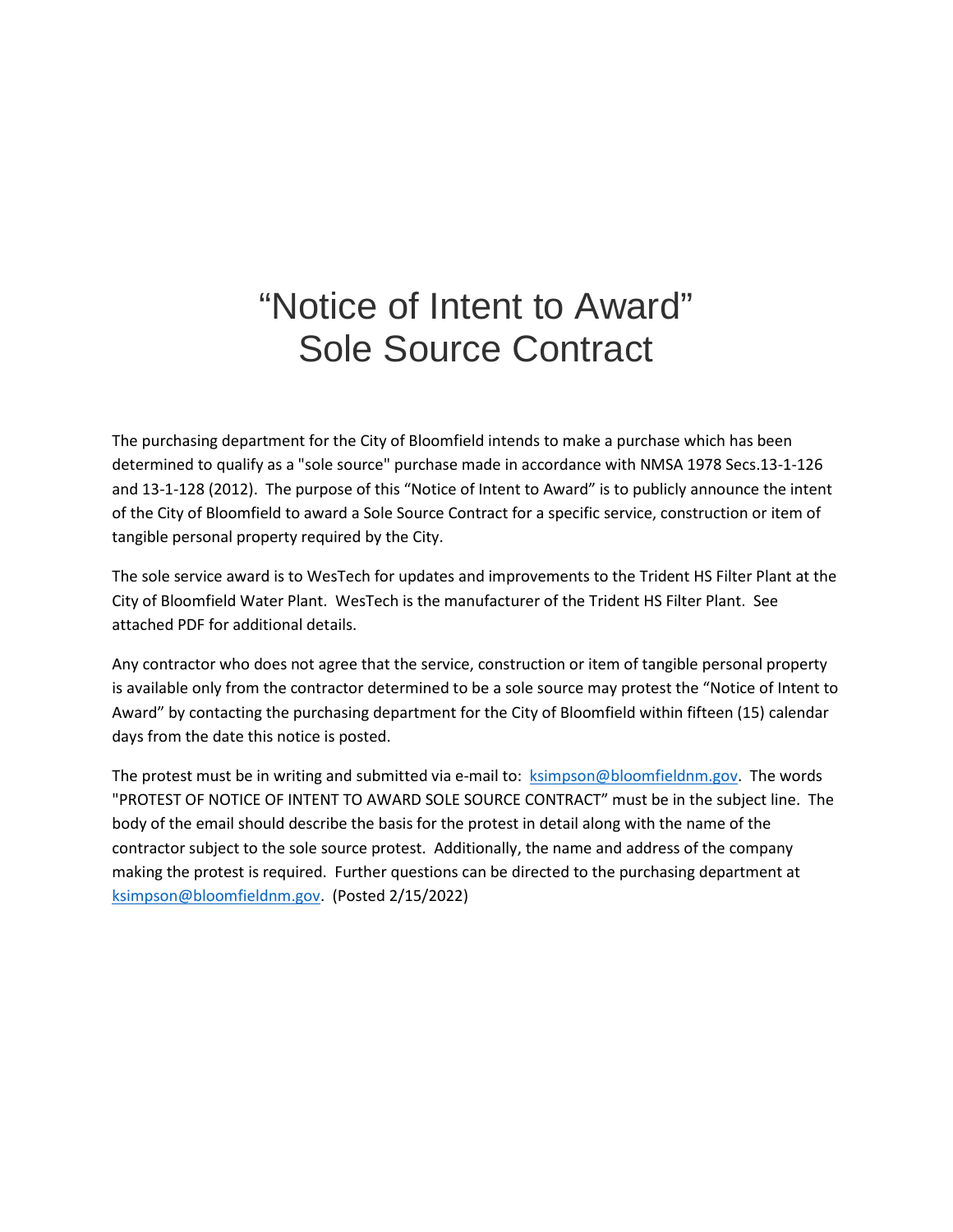# STAFF REPORT

| To:   | <b>Bloomfield City Council</b>                                                                                                                                                                                                                                |  |
|-------|---------------------------------------------------------------------------------------------------------------------------------------------------------------------------------------------------------------------------------------------------------------|--|
| Cc:   | George Duncan, City Manager                                                                                                                                                                                                                                   |  |
|       | Kimberly Simpson, Finance Director                                                                                                                                                                                                                            |  |
|       | Ryan Lane, City Attorney                                                                                                                                                                                                                                      |  |
| From: | Jason Thomas, PE, Assistant City Manager                                                                                                                                                                                                                      |  |
| Date: | February 9, 2022                                                                                                                                                                                                                                              |  |
| Re:   | "Discussion and Possible Action to Make a Sole-Source Award to WesTech<br>Engineering, LLC, for Additional Repair/Upgrades to the Trident HS Package<br>Treatment Plant Controls, Filters, and Chlorine Feed Control in the amount of<br>$$112,703$ plus GRT" |  |

Council approved a sole-source contract to WesTech Engineering, LLC in December for the upgrade of the Trident HS Plant Controls. While on-site for their preliminary investigation work, City Staff discussed the need for several other repair / upgrades to the filter plant with them. WesTech is the designer and manufacturer of the Trident HS Filter and controls and has continued to research and develop improvements to this package plant design, which is now 15 years old.

The attached proposal from WesTech includes repairs / improvements that City Staff determined would be the most beneficial to improve the operation of the plant. Listed below is additional justification for each item.

#### 1-A Additional I/O for Chem/Chlorine Feed Control

Liquid sodium hypochlorite is currently fed to the filtered water using a peristaltic pump that is set manually, based on the operator's best approximation of the proper dosage, the age of the chemical (its strength degrades with age and temperature), flow rate, temperature, and the manual reading of a residual chlorine meter. This upgrade would use an Aquaritrol system to measure the residual chlorine further downstream and adjust the speed of the pump automatically to meet an operatorspecified setpoint. This would provide optimized chlorine dosing and save chemical costs. The cost of this upgrade is \$9,786.

#### 1-B 4 X Ethernet Adapters for VFD Drives

During WesTech's site investigation, they found that four VFD drives were not ethernet-compatible, and therefore would require adapters to make them work with the new PLC. The cost of this upgrade is \$3,862.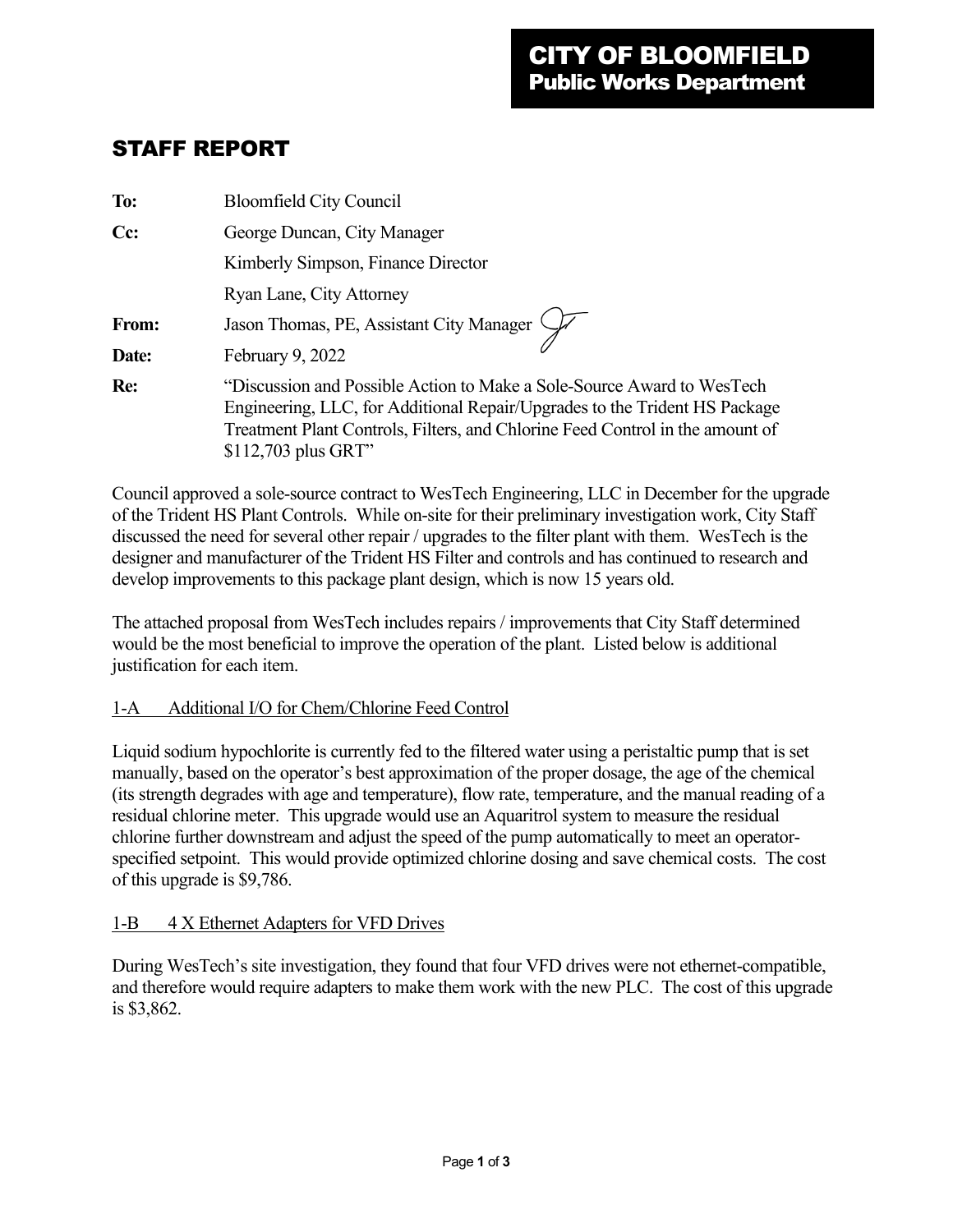# 1-C Panelview Plus  $7 - 10$ " size upgrade to 15" size

The original PLC upgrade scope included a 10" screen to view the controls right on the PLC box in the plant. Operators requested an upgrade in size to 15" for better visibility. The larger screen will require more room in the PLC box. The cost of this upgrade is \$11,040.

# 1-D Display HMI Screens from the Control Room

The new HMI (Human-Machine Interface) screen, which will be displayed on the new panel mentioned above, in the filter room would be duplicated in the Control Room. This improvement was not included in the original PLC Upgrade scope, and will be a big improvement over the current arrangement. Currently, the operators can't see the existing HMI unless they are standing in front of it in the filter room. With this upgrade, they can see all of the plant controls from the Control Room. The cost of this upgrade is \$9,000 and is mostly the cost of an additional license to be installed on the current computer by others, or the new computer included in Item 3A by WesTech personnel.

# 2-A Replacement Parts for AC Clarifier

The Adsorption Clarifier (AC) contains floating beads that, capture particles by adsorption (particles stick to the beads). When the beads are backwashed, a large amount of strain is placed on the screen and hardware that essentially hold these beads down. Through time, this hardware has been deformed, and beads will occasionally leak past the hardware during a flush cycle. There is also a significant amount of cleaning provided by a air scour, the nozzles have become plugged over time and reduced that air supply to approximately 50% or less. Staff had made modifications to strengthen the hardware, but the actual replacement parts are needed. The two sets of nozzles would also be replaced. The cost of these replacement parts is \$8,555.

# 2-B 2 X Modulating Air Actuators for AC Inlet Valves

The inlet valves on the AC are air actuated open and close valves. The open and close valves do not provide any backpressure on the VFD controlled transfer pump. When the Adsorption Clarifier is cleaning, there is less pressure and the pumps operate at the low end of the curve. Efficiency can be improved by operating the pump in the optimum range. These new actuators would provide that functionality and the valve would modulate to keep the VFD in range for optimum performance. The cost of this upgrade is \$4,402.

# 3-A Matrikon SCADA package for data trending

Data from the filter plants such as pressures, water levels, flow rates, chorine residual, and turbidity cannot be tracked without manually looking at these readings while standing at the filters. The upgraded data trending package will show changes in pressures, water levels, flow rates, and turbidity to more closely monitor filter performance, catch issues before they lead to failures, and trend data to monitor performance over time. This will result in real-time plant optimization which will ultimately result in backwash water savings, chemical savings, and higher water quality. The trended data will also help to increase accuracy on NMED required reporting, known as Monthly Operating Reports (MOR's). Improvements include two monitors, computer, backup drive, OPC server, Easy Trender,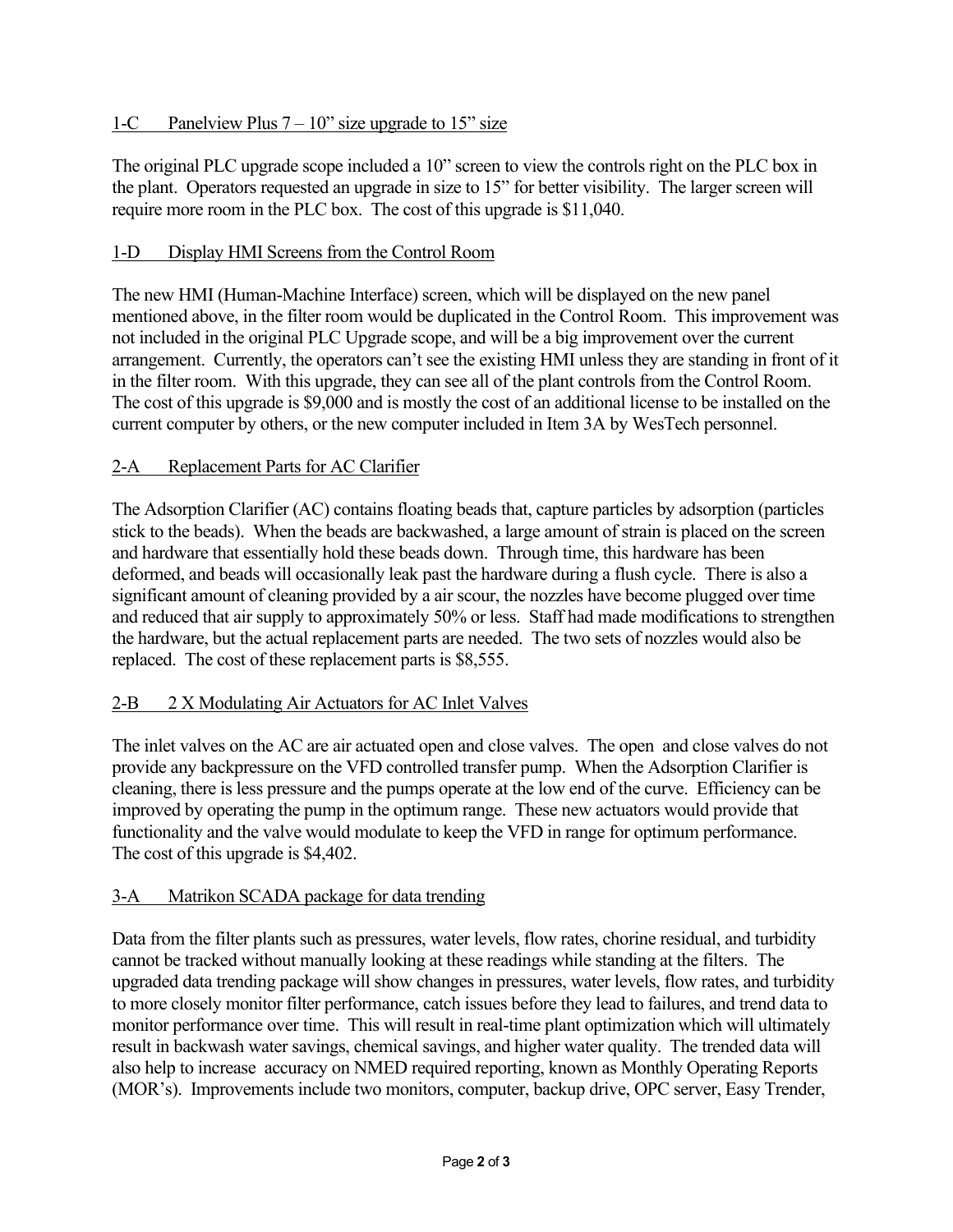Desktop Historian, Excel Reporter, MS Office with Excel, Word, Teamviewer, and a daily report with all Historian Data saved every 24 hours. The cost of this upgrade is \$39,446.

#### 3-B 7 X Replacement Modulating Air Actuators

The technology improves through the years, the new valve design uses much less compressed air. This saves on energy costs, better accuracy for control, and wear on the plant compressor. There are seven air actuated positioners that need to be replaced with a more efficient Bray 6A model positioners. The cost of this upgrade is \$14,272.

#### 3-C Temperature Probe on BW Supply Line

WesTech recommends that the Backwash High Rate be adjusted to accommodate for water temperature. This can be done manually and if not done it can affect the backwash cycle efficiency. Too much flow can cause media loss, while too little can reduce the performance of the filter. The addition of a temperature probe on the backwash (BW) supply line that signals the control system provides the opportunity for automatic temperature adjustment. The backwash of the filter media can be optimized, thereby saving treated water usage by the plant. The cost of this upgrade is \$3,662.

#### 4-A One Week Process Assistance

Start-up and Commissioning of these repairs and improvements includes one week of on-site assistance, training, and jar tests at a cost of \$8,678.

The total of these improvements is \$112,703 plus tax.

Staff has finalized a scope with WesTech to provide these improvements, as detailed in the attached proposal. Since WesTech is the manufacturer of the Trident HS Filter, Staff believes there is no other firm that can provide the successful upgrade to this system. Additionally, with the new upgrades, Westech engineers and technicians can dial in to the plant remotely and offer assistance during operations.

The existing WesTech Engineering, LLC contract for the PLC panel upgrade was \$148,975 plus tax. These funds were allocated out of the \$2.50/1000 gallon capital reserve. The unencumbered balance in this reserve is \$585,762. This upgrade project has been the only use of this fund since it was created. Staff recommends funding the WesTech scope of these improvements out of this fund.

#### **Therefore, Staff recommends awarding a sole-source contract to WesTech Engineering, LLC in the amount of \$112,703 plus GRT for these improvements to the Trident HS Filter Plants.**

Attachments:

WesTech Proposal